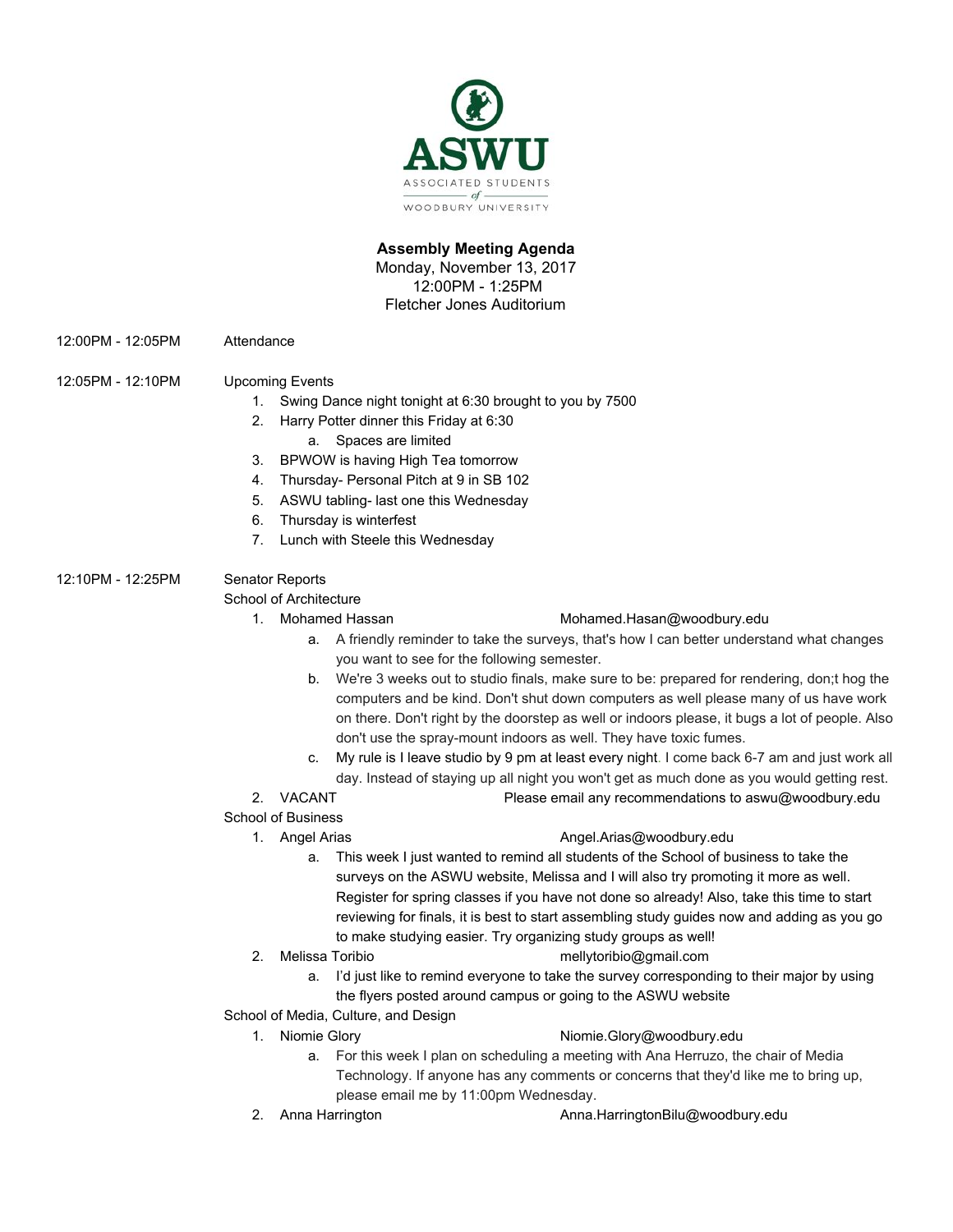- a. This week I will continue to meet with the chairs of my department. I have, right now, an appointment scheduled with George Larkin, the chair of film, and I am awaiting a response from Novak, the animation chair.
- b. I also, am continuing to inform students about the MCD Student Survey.

### College of Liberal Arts

### 3. Akeima Young akeimayoung@hotmail.com

- a. Hope everybody has had a great week. I rescheduled meetings again with my dean and some of the professors from cola. I have also been pushing surveys. If anyone here is in the college of liberal arts please take a couple minutes to fill it out. My dean and I are ultimately working towards creating a way to make cola students feel more involved as we are the smallest major.
- 4. VACANT Please email any recommendations to aswu@woodbury.edu
- 12:25PM 12:40PM Executive Board Reports
	- 1. Alexandra Holguin, President alex.holguin@woodbury.edu

- a. Student Life Fee Increase: Voting has officially began today ASWU added a new page to our website just to promote voting please spread the word! We want this to pass and we want to support the organization's and your efforts to help make it pass thus we will be offering an initiative to all organizations that are present with good attendance during assembly IF this initiative passes, to reiterate if the initiative passes. Bennet will clarify during his report what this initiative is.
- b. Parking Passes: A reminder you can swap out your bad parking passes with ones that stick with John Lewis he is located in central services with Helen.
- c. Maintenance Requests: A reminder ASWU does have the capability to submit maintenance requests if you ever see any issues on campus with broken lights or other items please be sure to let us know so we can put in a maintenance request.
- d. A reminder next week is our last meeting, we apologize for the last minute location change it was due to a board meeting needing to take place in saffell at the same time next week we should be in our normal location.
- 2. William Garcia, Executive VP william.garcia@woodbury.edu
	- a. Goodmorning guys, I hope you all had a good weekend, good luck to everyone as we are nearing in on finals
	- b. Thank you to all those who attended our gardening day on Saturday, the South Hall Garden has plenty of new plants and flowers, it looks beautiful. If you get a chance, you should stop by and enjoy the new scenery.
	- c. If you would like a letter of recognition for community service hours, please reach out to me so I can provide you with a letter on behalf of ASWU
- 3. Bennet Cariaga, VP of Finance bennet.cariaga@woodbury.edu
	- a. Please continue to take care of yourselves as we all continue to work towards finals in the coming weeks. Take breaks in between, and when I mean breaks, I mean that you should physically get out of your seat and out of the space that you are working in and take a short walk. When you get to breathe in fresh air, you will be able to think much clearer and keep a longer focus at the task at hand. Don't forget to drink water too!
	- b. As Alex has mentioned in her report, ASWU is supporting an initiative similar to rewarding student orgs with perfect attendance to Assembly meetings. ASWU would like to help out orgs with good attendance by supporting qualifying orgs with \$100 for their own use through the OAC account. Recruiting, marketing, and member retention are strongly encouraged and this \$100 will give a boost to orgs in these areas. This is in addition to existing incentives as well, making it easier for orgs to operate. This is only if the initiative, put forth by ASWU, passes.
	- c. We have received approval to move forward in getting lounge furniture for the Woody's Dining Room! We will continue to keep you all updated as this progresses.
	- d. As the semester is quickly coming to a close, I have a reminder to all Presidents and Treasurers of each org: please pay attention to your account balances and make sure that it does not slip into a deficit. If there are any problems, please have them addressed immediately and preferably before the semester ends. If this deficit continues into the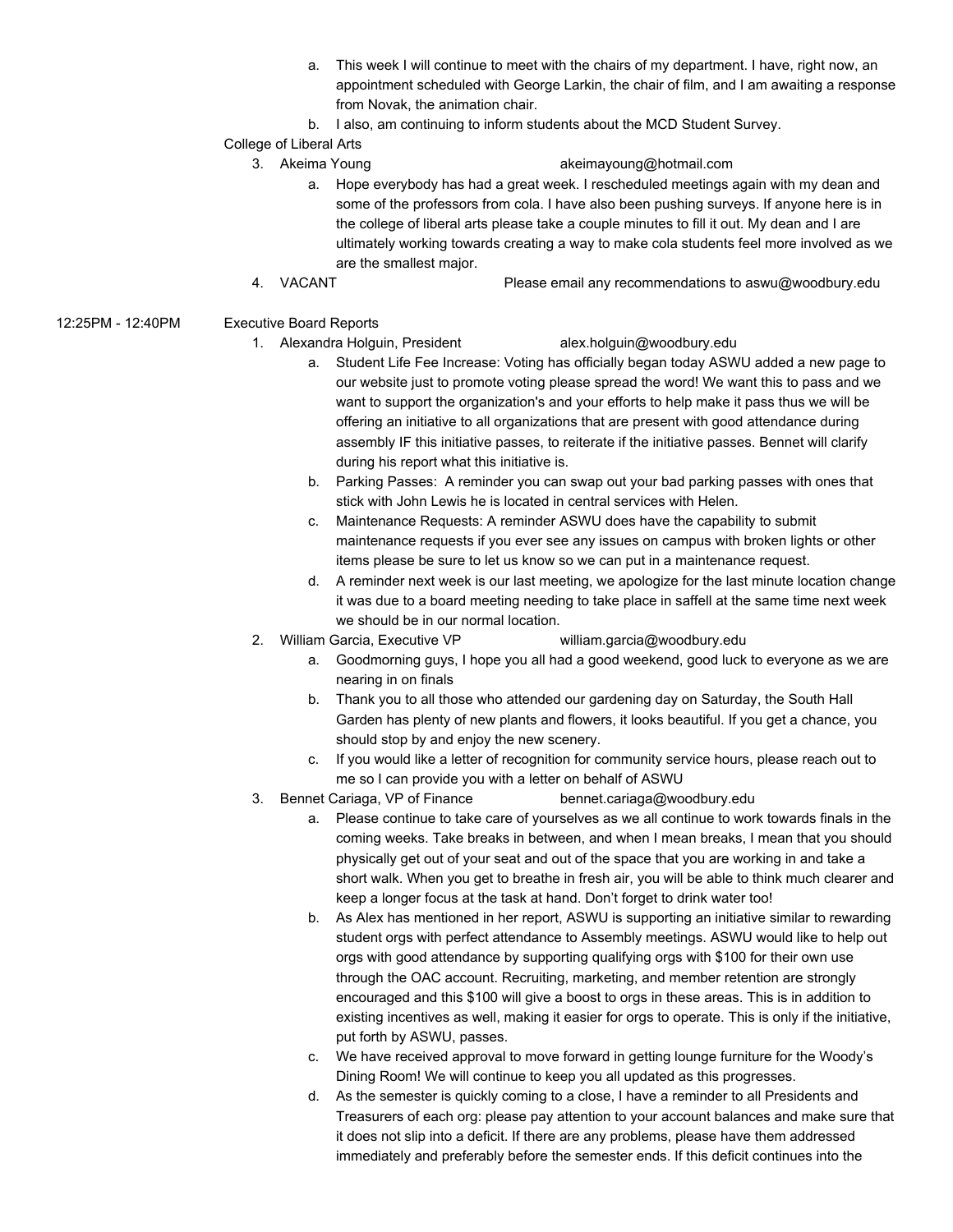following semester, your org is at risk of not being eligible for OAC funding. Reach out to me if you have any concerns.

- e. Thank you for continuing in completing deadlines on time for OAC events, whether it may be FREA/Marketing items or reconciling.
- f. With that being said, the following orgs that have OAC Reconciliations due this week:
	- i. Pasillo de Los Muertos Tuesday, 11/14
		- 1. AIAS
		- 2. Animation Club
		- 3. Delta Sigma Phi
		- 4. Phi Sigma Sigma
		- 5. RHA
		- 6. Zone V
- g. The business office will not be processing checks during the thanksgiving period (next week)
	- i. If you have to submit checks to be cut for vendors, submit them immediately
- 4. Marta Huo, VP of Student Orgs marta.huo@woodbury.edu
	- a. Hello everyone, happy early thanksgiving! For those of you with studio finals make sure to eat and sleep so you don't get sick.
	- b. Just a reminder to turn all paperwork so FREA flyers vender forms at least two three weeks in advance to ensure room for any mistakes that might occur
	- c. If anyone needs ideas or help with any events for next semester to recruit to retain members please reach out to me. I am here to help and give ideas in any way possible
	- d. Winter festival in this thursday, start advertising if you have not and come out and have fun to destress.
- 5. Adam Ramirez, VP of Marketing [adam.ramirez@woodbury.edu](mailto:adam.ramirez@woodbury.edu)
	-
	- a. Hey everyone, just a reminder. For the table cloth, send me your emails as soon as possible. I am extending the time frame so I can have every org participate. I have received some files already from orgs but not in the format that was needed (as far as 2 colors), so I will take it upon myself to redo them.
	- b. If that can't be figured out, I will look into just possibly writing out your organization's name on the table cloth.
	- c. Another reminder, for the ASWU Co sponsor stamp, an email was sent out to Presidents and Treasurers regarding where to find the stamp in different files on the ASWU website, so if you were sending me your flyer to put the stamp on, there is no need to anymore as i've uploaded different files on the website.
	- d. This Wednesday is the last tabling, we will have a plinko to give out swag for those who do not have all the current swag
	- e. The following org(s) have Marking/FREA due this week:
		- i. AIAS Stressbusters 2 Today, 11/13
- 6. Autumn Davis, VP of Student Life autumn.davis@woodbury.edu
	- a. Hope everyone had a great weekend, ad are ready for the short thanksgiving break! Yesterday afternoon the CAB team and I returned from our weekend in Reno at NACA. We definitely have come back with plenty of new vendors and event ideas to break up the norm on campus. Be on the lookout next semester for workshops, socials, and other events you haven't seen before!
	- b. Winter Festival is also this THURSDAY from 7-9:30! Come enjoy winter crafts, food, and The Grinch on the big screen- SNOW included!
	- c. Our final event for this semester will be late breakfast. AS earlier mentioned, this will be 11/29 from 10-midnight in Woody's! We will be having an open cereal bar with tons of cereal and tons of toppings.
	- d. Lastly, I wanna say that I hope you're all taking time for yourselves. Finals are coming and it may be stressful, so please take at least 10 minutes a day to just be with yourself and relax! You've got this!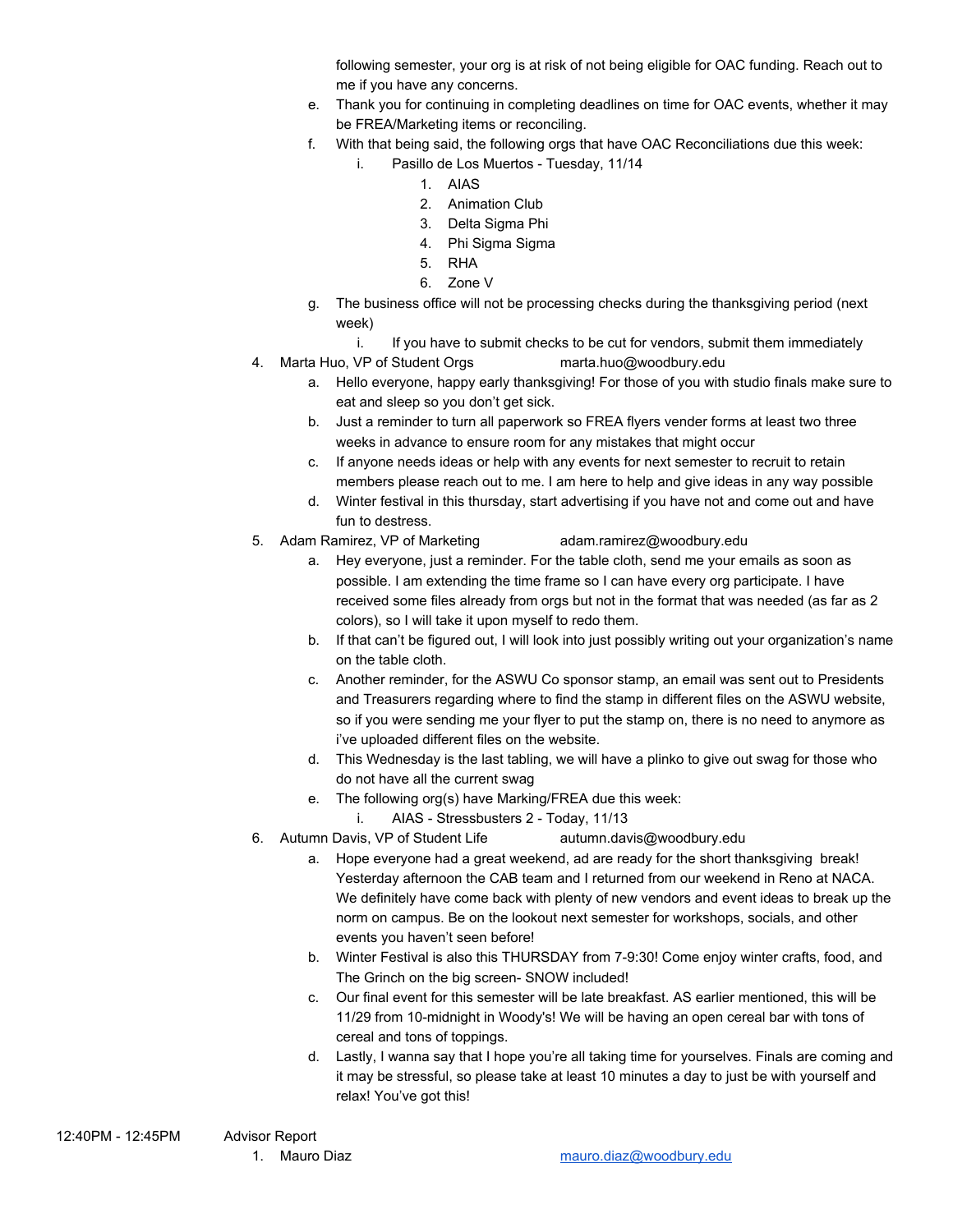- 2. Stevon Lewis, in replacement for Mauro Diaz
	- a. Thanks for having me again
	- b. Self care- make sure that you are staying hydrated, and eating
		- i. Make sure that you are monitoring yourselves and your peers
		- ii. Stay vigilant
- 12:45PM 1:15PM Forum Topic: Smoking Policies & Zones On Campus
	- A. Locations

a. Current Locations

- i. 20' into parking lots
- ii. Front of South Hall behind Woodys
- iii. By Basketball Courts
- iv. Architecture Complex
- b. Locations that are not good as smoking zones or where people are seen smoking
	- i. Area by the business building is not a smoke zone, but people always smoke there and it is not enjoyable on the way to class
	- ii. Fashion area, smoke can be smelled
	- iii. People are smoking inside studios-
		- 1. 5th year right by AIAS lounge
		- 2. Upstairs, opposite side of AIAS lounge
		- 3. First year, in A106 and outside A106
	- iv. Behind design center, by spray booth
	- v. By stairs of North Hall (between C and D halls)
	- vi. By emergency stairs in the back of North Hall
	- vii. Outside of the Ahmanson
	- viii. Area by the grove
- c. Areas that work:
	- 1. Basketball court works
	- 2. By Ahmanson towards parking lot
	- 3. By Design Center
	- 4. Parking lots (20 feet inside the parking lots)
	- 5. Upper Quad
	- 6. LAW- cannot smoke within 20' of a building Enforcement
- B. How to Better Implement Smoking Zones
	- a. Marketing
		- i. Ash trays for designated areas
		- ii. Different colored umbrellas that say where a smoking zone is and isn't
		- iii. Paint the floor
		- iv. Seating for people to smoke at
		- v. Promote School of Business seating for smokers
		- vi. Have flyers to show where smoking zones are
	- b. Rules/Ideas to Implement
		- i. Have security give tickets to people who are smoking on campus
			- 1. Issue is that we are a private university
				- 2. Can still propose this as an option
				- 3. Have security that is on rounds tell smokers to go to smoking area
		- ii. Voice Smoking Zones
			- 1. Voice smoking zones
			- 2. Trash from cigarettes is a big issue
			- 3. If their is a place with seating and ash trays for students to smoke they will go there.
		- iii. Smoke alarm
			- 1. Scares people off
				- a. Good idea, a lot of factors to consider for this idea though
			- 2. Sprinker that goes off during certain times
				- a. Goes off for 10 seconds every hour or so
			- 3. New security team, not sure if this issue has been communicated yet